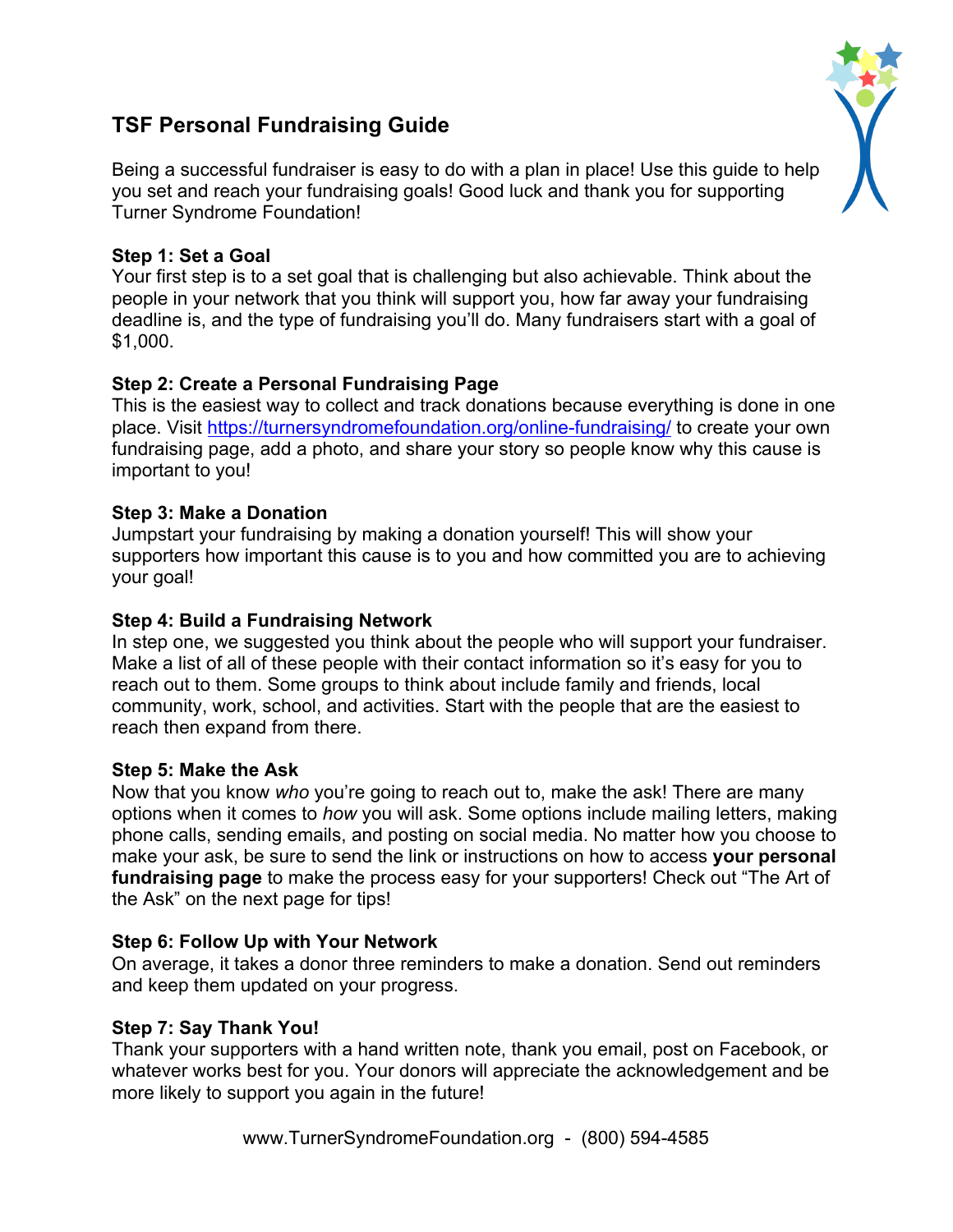# **The Art of the Ask**

A greater philanthropy will increase Turner Syndrome Foundation's capacity to advocate, deliver physician and consumer education, and support new research initiatives to have a greater impact on women's health. Outright donations are one of the most valuable gifts you can offer Turner Syndrome Foundation. Encouraging your friends and colleagues to offer generous contributions ensures that your support increases exponentially. *A greater philanthropy begins with you.*

## **Getting Started**

There are many ways you can reach out to your fundraising network. Phone, email, letters, and visiting them in person are all successful ways to encourage donations. One of the biggest challenges is just getting the conversation started! Here are some talking points to get you on the right track:

- 1. Make an appointment to speak to the people outside of your immediate circle to make sure you have their full attention.
- 2. Look through the TSF website ahead of time so you are able to answer any questions they may have. If you do not know something, be sure to make a note so you can follow up with them and provide the answer.
- 3. People connect to personal stories. Share yours with them.
- 4. Speak slowly and make eye contact.
- 5. Be mindful of their time. You want to make sure you get your point across, but try to keep it short and sweet. If you tell them you will only take 20 minutes of their time, be sure to stick to that.
- 6. Leave them with a piece of literature they can refer back to.
- 7. Always thank them for their time and support.
- 8. Follow up in a timely manner. Provide any important information that will make it easy for them to support you, such as a link to your fundraiser.

## **Things to Keep in Mind**

Fundraising can be scary! Asking people you may not know that well for money can be uncomfortable. It's important to remember that you're not just asking people for a donation, but inviting them to make an important difference for the future of Turner Syndrome! When people choose to help you reach your fundraising goal, they are joining a national movement to raise awareness of Turner Syndrome!

# *Before posting online, can you answer YES to all of these questions?*

- 1. Is this post informative or inspiring?
- 2. Did I include a link to donate or find more info?
- 3. Did I support my statement? (I support TSF vs. I support TSF *because...*)
- 4. Am I speaking about TSF, not for TSF?



*Bonus tip:* Add a short message to your email signature, like *"Join me as I change the future of growth disorders"* with a link.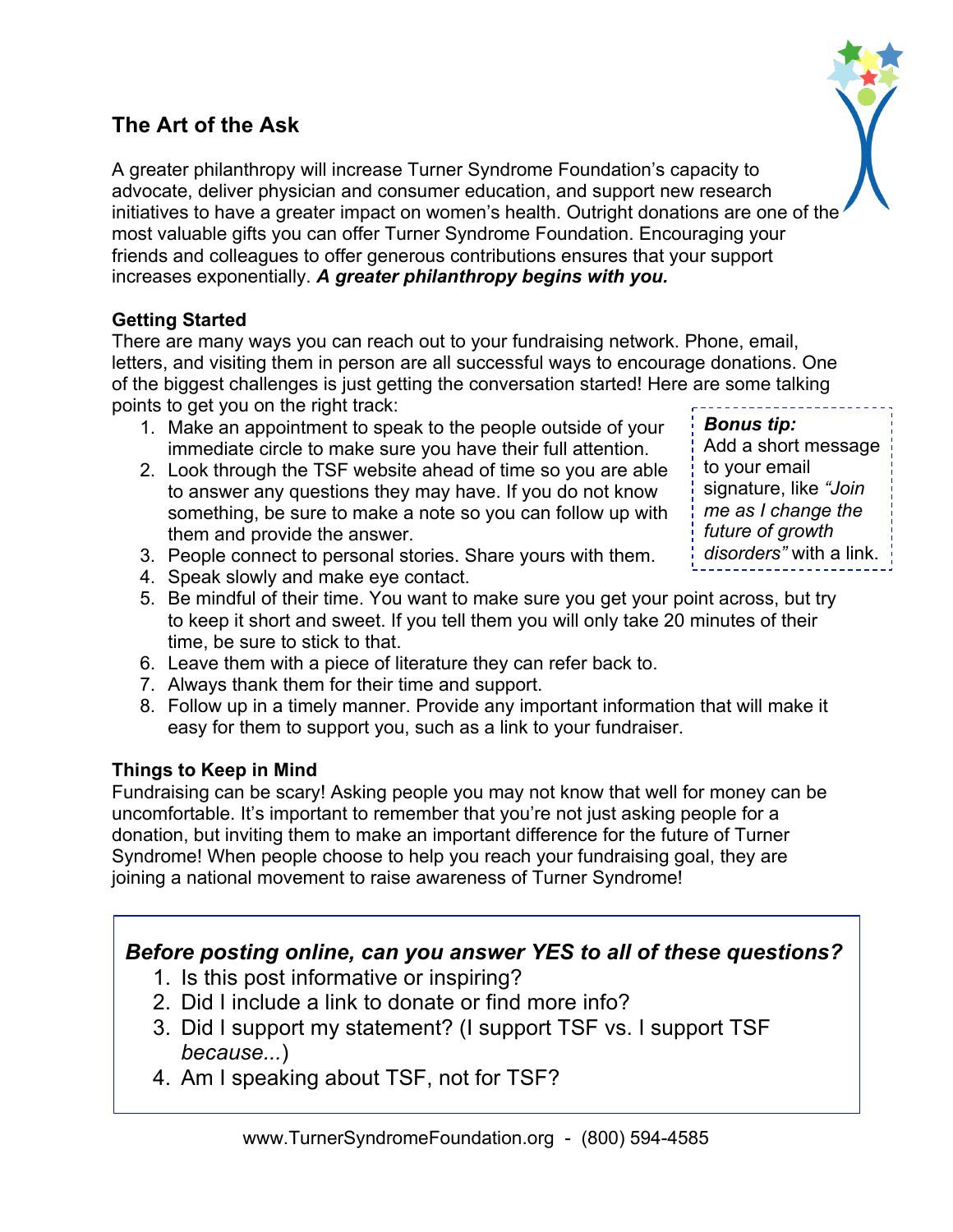# **More Ways to Fundraise**

#### **Matching Gifts**

Hundreds of corporations across America honor their employee's donations to nonprofit agencies, and offer matching gift programs to further increase the value of their donations. More and more companies offer online Matching Gift processing, so no form is required – just let them know you donated to us, and they take care of the rest. Your donation may be doubled or even tripled! Some companies will even match gifts made by retirees or spouses.

#### What To Do:

Talk to your employer to see if they offer matching gifts. If they do, request a Matching Gift form, complete and sign, and mail it in with your donation. *If you've already made your donation, you can still complete the form and match your gift!*

**Mail to:**

Turner Syndrome Foundation P.O. Box 726, Holmdel, NJ 07733 **Fax** it to 800-594-3862 or **Email** info@tsfusa.org

#### **Host an Event**

Hosting an event is a great way to get many people involved with your fundraising efforts, all while raising awareness for Turner Syndrome and having fun! Our website has countless resources to help you plan and run your event, and we're here to help you along the way! 100% of proceeds must benefit Turner Syndrome Foundation and hosts are asked to adhere to the talent management handbook guidelines found on our website. Some event ideas include:

- Jean Day
- TSF Treats & Sweets Bake Sale
- Golf Outing
- Scrapbook Event
- Car Wash
- Benefit Concert

These are just a sample of the many event ideas found on our website! To find the right event for you and get started, visit https://turnersyndromefoundation.org/volunteer-3/volunteerfundraise/

#### **In-Kind Donations**

In-kind donations are gifts of goods or services, not including monetary donations. For example, if you are hosting an athletic event, a good in-kind donation may be water bottles from a local grocery store. Local businesses are best to ask for in-kind donations because your audience is typically their customer. When approaching a business, be prepared. Know your facts about the mission of TSF, all event details, and exactly what you're asking for.

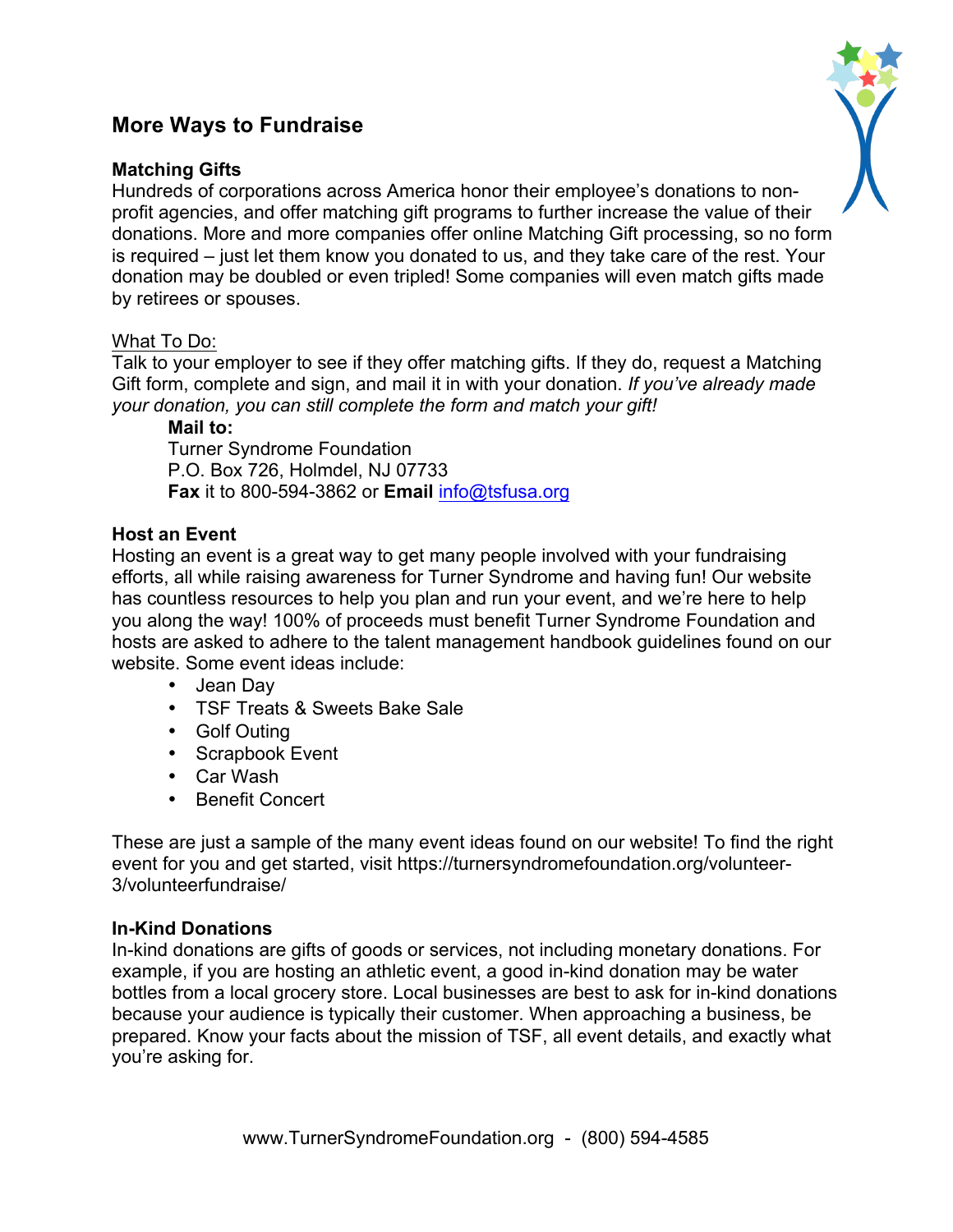**Your Fundraising Plan**

**Goal: \$\_\_\_\_\_\_\_\_\_\_\_\_\_\_\_\_\_\_\_\_\_**

**Prior Raised: \$\_\_\_\_\_\_\_\_\_\_\_\_\_\_\_** 

Self-Donation: \$



Look at your fundraising network list. What do you think the average donation will be? Divide your goal amount by the average donation amount to see how many people you will need to ask to reach your goal. For example, if your goal is \$500 and you think the average donation will be \$50, you will need to ask **at least** 10 people for support (\$500 goal / \$50 average = minimum of 10 donors). Keep in mind that some people will give below your average or choose not to give at all, so you'll have to contact more than your minimum.

| Letter Writing Goal: \$ |                       |
|-------------------------|-----------------------|
| Name                    | Potential Donation \$ |
| Name                    | Potential Donation \$ |
| Name                    | Potential Donation \$ |
| Name                    | Potential Donation \$ |
| Name                    | Potential Donation \$ |

# **Social Media Goal: \$\_\_\_\_\_\_\_\_\_\_\_\_\_\_\_\_\_\_\_\_\_\_\_\_**

Share your story through social media. Be sure to add the link to your personal fundraising page each time. Sharing your progress toward your goal will encourage donations.

# **Track Your Progress!**

Use the thermometer on the next page to track your progress. Print and fill in the marks to your reflect your goal, then get excited as you watch it fill!